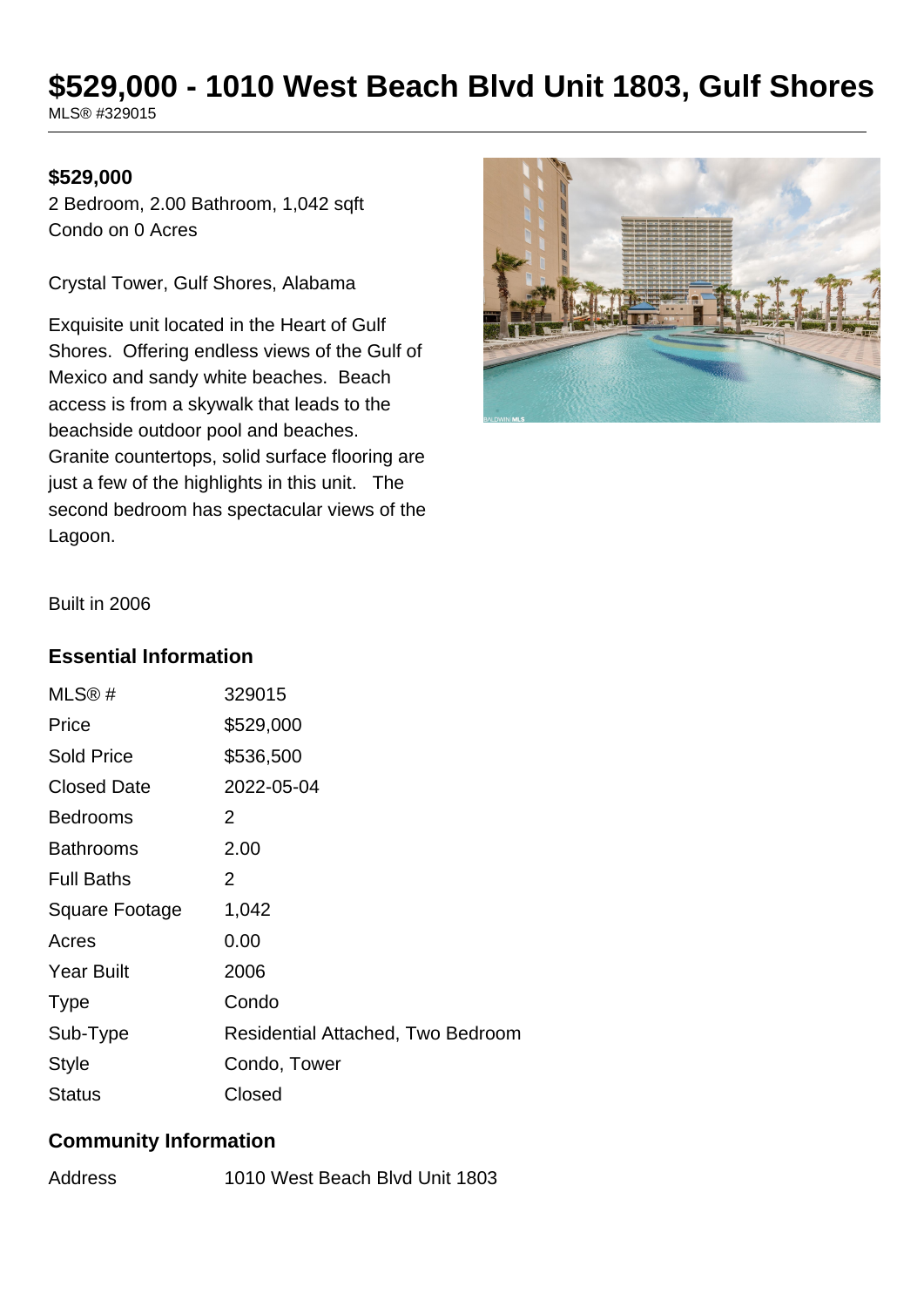| Gulf Shores 1        |
|----------------------|
| <b>Crystal Tower</b> |
| <b>Gulf Shores</b>   |
| <b>Baldwin</b>       |
| Alabama              |
| 36542                |
|                      |

## **Amenities**

| Amenities        | BBQ Area, Club House, Common Lobby, Covered Entry, Exercise Room, Fire         |
|------------------|--------------------------------------------------------------------------------|
|                  | Sprinkler System, Internet, Pool - Indoor, Pool - Outdoor, Pets - Owners Only, |
|                  | Spa/Hot Tub, Steam/Sauna, Wheelchair Accessible, Water Access-Deeded           |
| <b>Utilities</b> | Cable TV, Total Electric, Water Heater-Electric, Water-City, Baldwin EMC       |
| View             | Direct Gulf-Across Rd                                                          |
| Waterfront       | Deeded Access, Gulf Accs (Wlk <= 1/4 Mi)                                       |
| Has Pool         | Yes                                                                            |

#### **Interior**

| Interior                 | Laminate, Tile                                             |
|--------------------------|------------------------------------------------------------|
| <b>Interior Features</b> | Cable, Ceiling Fan(s), Covered Patio, Internet, Storage-In |
| Appliances               | Dishwasher, Microwave, Refrigerator, Range-Electric        |
| Cooling                  | <b>Central Electric</b>                                    |
| # of Stories             |                                                            |
| <b>Stories</b>           |                                                            |

#### **Exterior**

| Exterior               | <b>Stucco</b>                    |
|------------------------|----------------------------------|
| <b>Lot Description</b> | <b>Other-See Remarks</b>         |
| Construction           | Resale                           |
| Foundation             | <b>P-I-P Reinforced Concrete</b> |

## **School Information**

| Elementary | <b>Gulf Shores Elementary</b> |
|------------|-------------------------------|
| High       | <b>Gulf Shores</b>            |

## **Additional Information**

| <b>HOA Fees</b> | 600.00  |
|-----------------|---------|
| HOA Fees Freq.  | Monthly |

## **Listing Details**

| <b>Listing Office</b> | <b>Re/max Of Gulf Shores</b> |
|-----------------------|------------------------------|
|                       |                              |